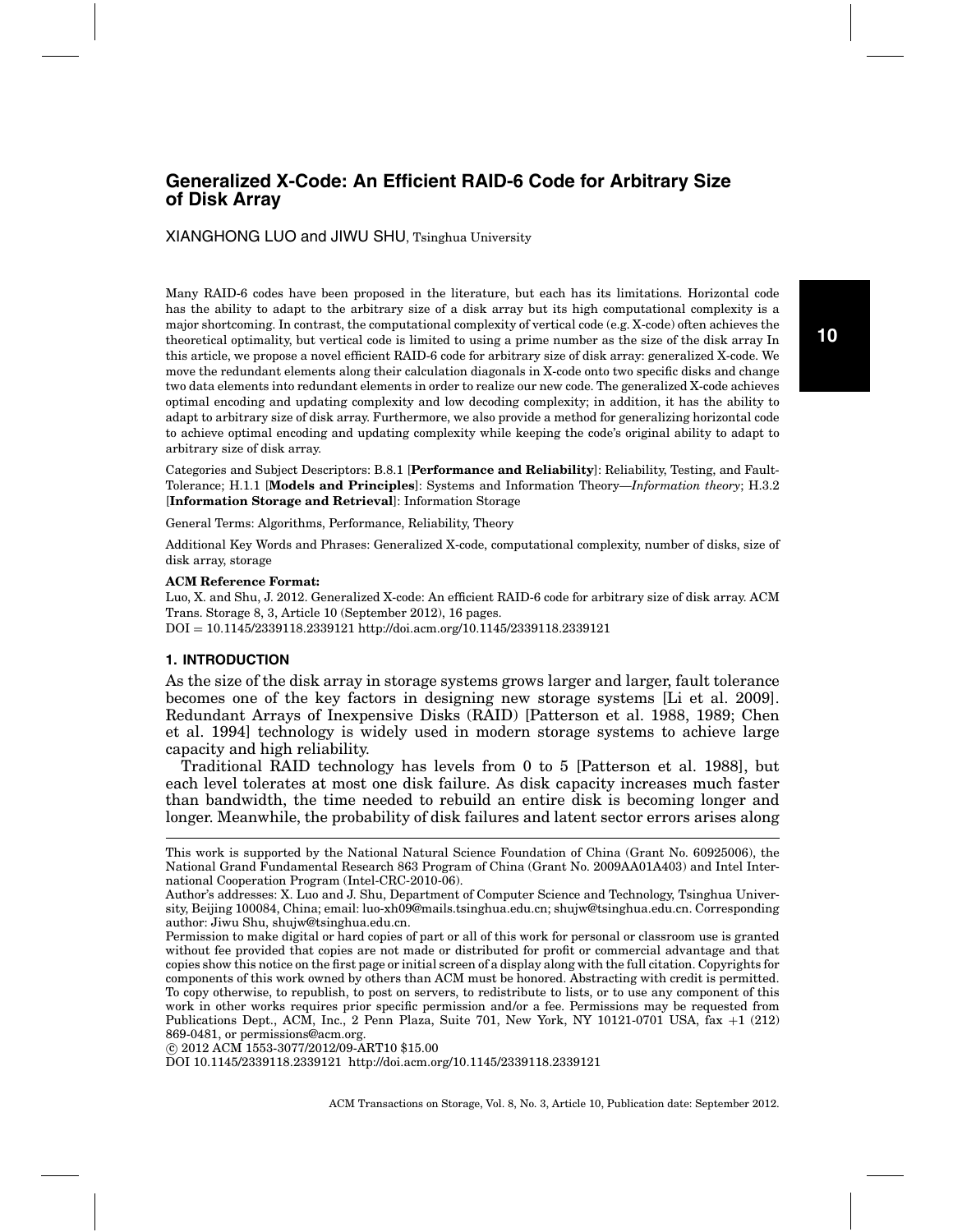with the growth in size and complexity of storage systems [Bairavasundaram et al. 2007; Pinheiro et al. 2007; Schroeder and Gibson 2007]. Thus, the probability of two concurrent disk failures is increasing. For these reasons, we need RAID architectures to provide a fault tolerance of two or even more disks. RAID-6 is the first level of RAID architecture to provide a fault tolerance of two [Chen et al. 1994].

The erasure code used on RAID-6 in the literature can be divided into two categories: horizontal code and vertical code. Horizontal code indicates the class of code where redundant elements within a stripe are stored separately from the data elements, such as in EVENODD code [Blaum et al. 1995], RDP code [Corbett et al. 2004], and EEO code [Feng et al. 2010]. The other type of RAID-6 code is called vertical code, where data elements and redundant elements can be allocated through all disks in a stripe; examples are X-code [Xu and Bruck 1999], B-code [Xu et al. 1999], P-code [Jin et al. 2009], and WEAVER code [Hafner 2005].

In RAID architecture, when data elements are updated, all the redundant elements related to them must be modified as well, increasing the response time for the application. In large storage systems, intensive inputs/outputs (I/Os) are provided; data elements are frequently updated, so the complexities of encoding and updating become important metrics for measuring erasure code. A given code system defines the number of redundant elements needed to be modified with a single data element's update as the updating complexity for this element. RAID-6 code, with a fault tolerance of two, has a theoretical optimal updating complexity of two.

Different sizes of disk array are required in different storage systems. The match of disks from logic to practice is another issue to be considered in designing new erasure code. In this article, the number of disks means the logical amount of disks in theoretical analysis, while the size of disk array means the actual number of disks in real storage systems. Researchers usually use the "number of disks" in the logical design of new erasure code, but specific erasure code does not always have the ability to adapt to the arbitrary size of the disk array in real storage systems.

Of all the RAID-6 codes, horizontal code has the best the ability to adapt to the arbitrary size of the disk array, but its high computational complexity is a major shortcoming. On the other hand, vertical code's computational complexity often achieves the theoretical optimality, but vertical code is hampered by the strict requirements for the size of the disk array, which needs to be a prime number. Thus, there is a need for a novel RAID-6 code to combine the advantages of horizontal and vertical codes in order to obtain low computational complexity for the arbitrary size of the disk array.

In this article, we provide a novel efficient RAID-6 code for arbitrary size of disk array, termed "generalized X-code." We move the redundant elements along their calculation diagonals in X-code onto two specific disks and change two data elements into redundant elements to realize our new code. The new code achieves optimal encoding and updating complexity as well as low decoding complexity; in addition, it has the ability to adapt to arbitrary size of the disk array. What's more, we provide a method for generalizing horizontal code to achieve optimal encoding and updating complexity while keeping its original ability to adapt to arbitrary size of disk array.

The rest of this article is organized as follows. We will review related works in the next section and provide our motivation in Section 3. In Section 4, we will introduce our generalized X-code, including its encoding algorithm and a complete decoding analysis. In addition, we will discuss the generalized X-code's performance and properties in Section 5. A series of generalized horizontal code will also be given in Section 5. Finally, we will present our conclusions and directions for future work in the last section.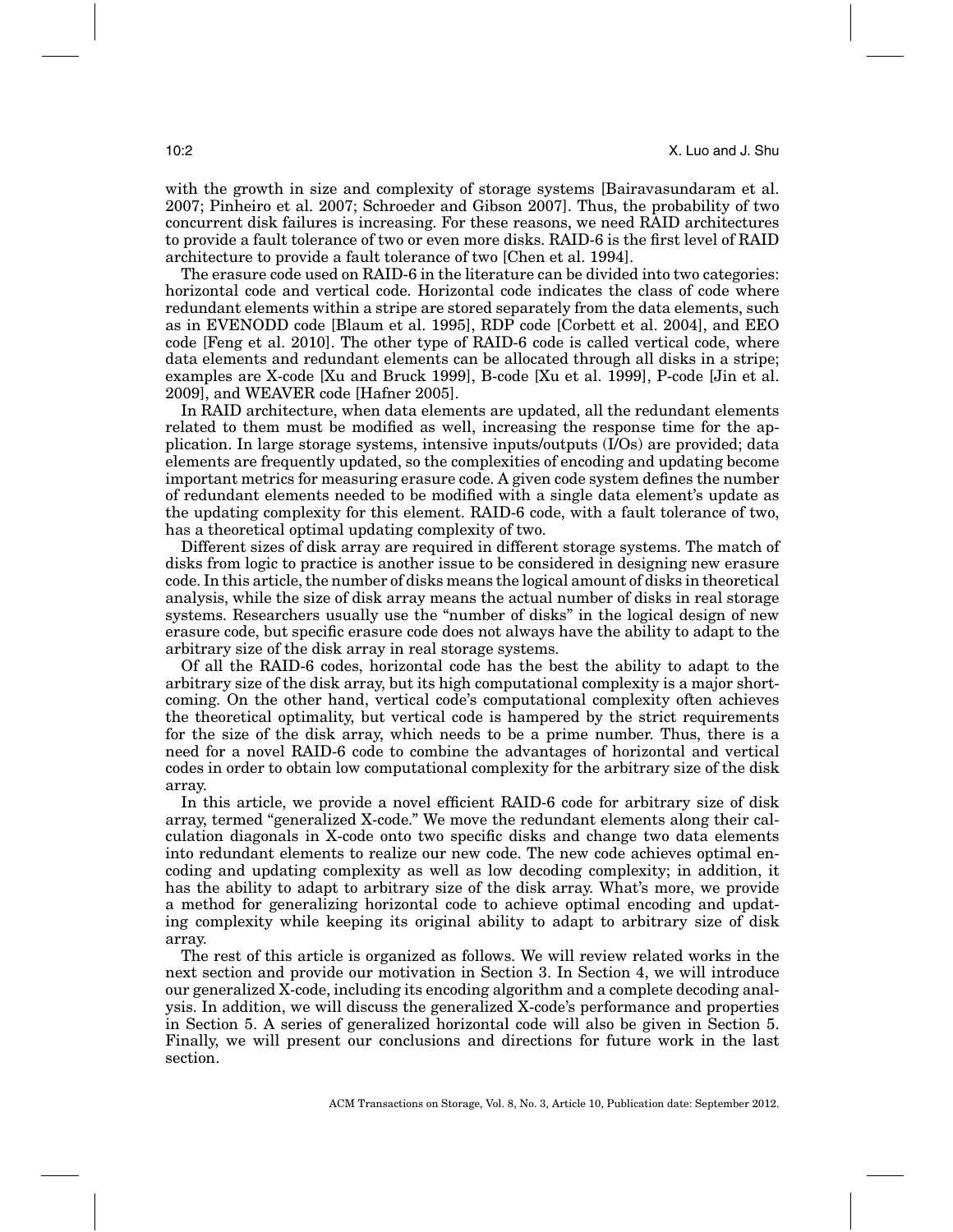

Fig. 1. EVENODD code.

## **2. RELATED WORK**

In the study of RAID architectures and algorithms, nearly all researchers use the term "stripe" to represent a maximal set of data and redundant elements that are dependently linked by redundancy relations. "This is synonymous with 'algorithm instance' in that it is a complete instantiation of an erasure algorithm and is independent of any other instantiation" [Hafner et al. 2004]. In our article, we use the same description, discussing the RAID architecture and its corresponding algorithm in one stripe; however, in practice, disk arrays may contain many stripes.

In addition, all the redundant elements may be logically stored in the same disks, but in practice, the redundant elements can be rotated from stripe to stripe, avoiding bottlenecks when repeated write operations are performed. In the following approach of this article, all the RAID architectures will use the same rotation method from stripe to stripe.

Many RAID-6 codes have been proposed in the literature, but to date, there is no code considered to be the standard for RAID-6 because each code has its limitations. According to the distribution of data and redundant elements, RAID-6 code can be divided into two categories: horizontal code and vertical code.

# **2.1. Horizontal Code**

Horizontal code is a class of code in which the data elements and the redundant elements are stored on different disks within a stripe; examples are EVENODD code [Blaum et al. 1995], RDP code [Corbett et al. 2004], and EEO code [Feng et al. 2010]. EVENODD code is regarded as the grandfather of horizontal code; we use it as the introductory example.

As shown in Figure 1, EVENODD specifies a storage system with  $p+2$  disks, where *p* should logically be a prime number. In this code, the first *p* disks are data disks while the last two are redundant disks. In coding theory, an element represents a chunk of data or redundant information, which is the basic building block in RAID architecture. Furthermore, a column represents a disk in the figure, so a disk failure means a column of elements cannot be accessed. In EVENODD, each disk contains *p* − 1 elements in a stripe.

As shown in Figure 1, the redundant elements in the first redundant disk are calculated by the XOR (exclusive-OR) sum of all the data elements in its row. Before producing the second redundant disk, the intermediate value, S, needs to be calculated, which represents the XOR sum of the data elements on the rightmost diagonal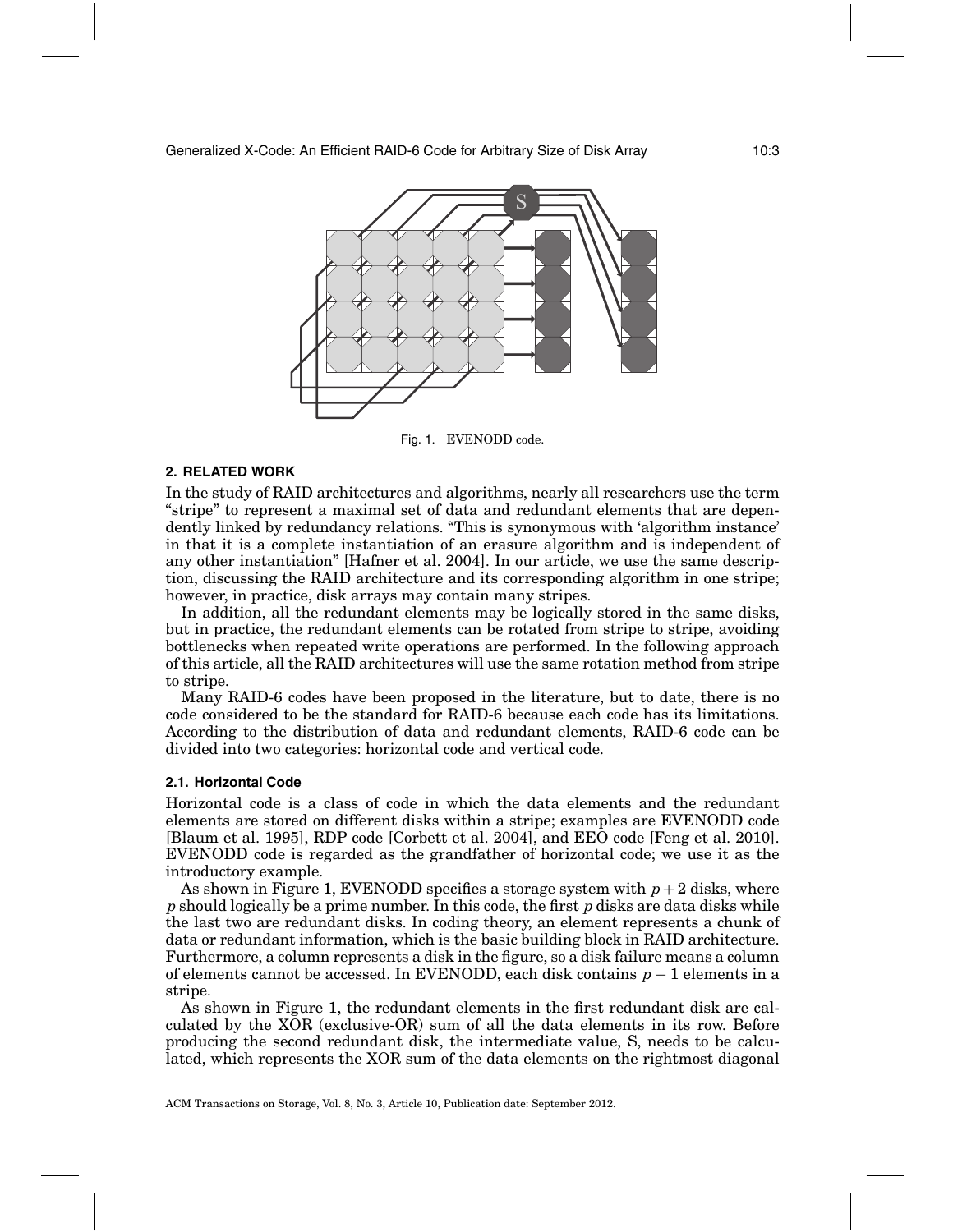(the diagonal that contains the top-right element) of slope  $-1$  on the data disk array. The value of each redundant element in the second redundant disk is then equal to the XOR sum of S and the data elements on its corresponding diagonal of slope −1. For a clearer depiction of this process, see Figure 1.

The number of disks, *p*, in EVENODD, must be a prime number logically to guarantee recoverability in an arbitrary two-disk failure situation. However, because of the construction of horizontal code, data elements and redundant elements are stored on different disks, meaning the data disks do not contain any redundant elements. We can fill some of the data disks with all zeros logically, then drop these disks into a real storage system. This will not affect the rest of the code since there are no redundant elements on these disks. Under this method, the horizontal code could get rid of the limitation of requiring a prime number as the size of the disk array. For an arbitrary size of disk array, *n*, is needed; we can find the smallest prime number *p* that is not smaller than *n*; then logically set the number of disks as *p* and fill *p*−*n* data disks with zero elements. By ignoring these disks in a real storage system, we can create a code that has the ability to adapt to the size of disk array, *n*. A disk array of size *n* can be regarded as shortened from a disk array of size *p*, so we mark this method the shorten method. Thus, horizontal code has the ability to adapt to an arbitrary size of disk array in real storage systems.

Due to the special use of the intermediate value S in the calculation of the second disk in EVENODD, when we update any data element on the calculation diagonal of S, we should first modify its corresponding redundant element on the first redundant disk, then modify all the redundant elements on the second redundant disk, so the updating complexity of the data elements on the diagonal of S is *p*, while the updating complexity of other data elements is two. So the average updating complexity in EVENODD code is larger than two.

Unfortunately, Blaum et al. [1996] and Blaum and Roth [1999] prove that standard horizontal code cannot attain an updating complexity of two. Liberation code [Plank 2008] combines with Liber8tion code [Plank 2009] and Blaum-Roth code [Blaum and Roth 1999] to form a class of RAID-6 codes called the "minimal density codes," achieving an optimal updating complexity for horizontal code, but it is still larger than two. Clearly, computational complexity is the most obvious shortcoming of horizontal code.

## **2.2. Vertical Code**

In vertical code, redundant elements are not necessarily separated from data elements. Redundant elements and data elements within a stripe can be stored on any disk; examples are X-code [Xu and Bruck 1999], B-code [Xu et al. 1999], P-code [Jin et al. 2009], and WEAVER code [Hafner 2005]. Among them, X-code [Xu and Bruck 1999] is the most popular. We will use X-code as an example to discuss the properties of vertical code.

As is shown in Figure 2, X-code contains *p* disks, and each disk contains *p* elements, where *p* must be a prime number. On each disk, the first *p* − 2 elements are data elements while the last two are redundant elements.

Figure 2(a) illustrates the calculation relationship for the first redundant row. Each redundant element in this row is calculated by the XOR sum of all the data elements on its diagonal of slope −1. Figure 2(b) shows that each redundant element in the second redundant row equals the XOR sum of all the data elements on its upper elements' diagonal of slope 1.

Each data element in X-code is protected by exactly two redundant elements, and all of the redundant elements depend only on data elements, but not on each other. As a result, the average updating complexity of X-code is exactly two (when we update a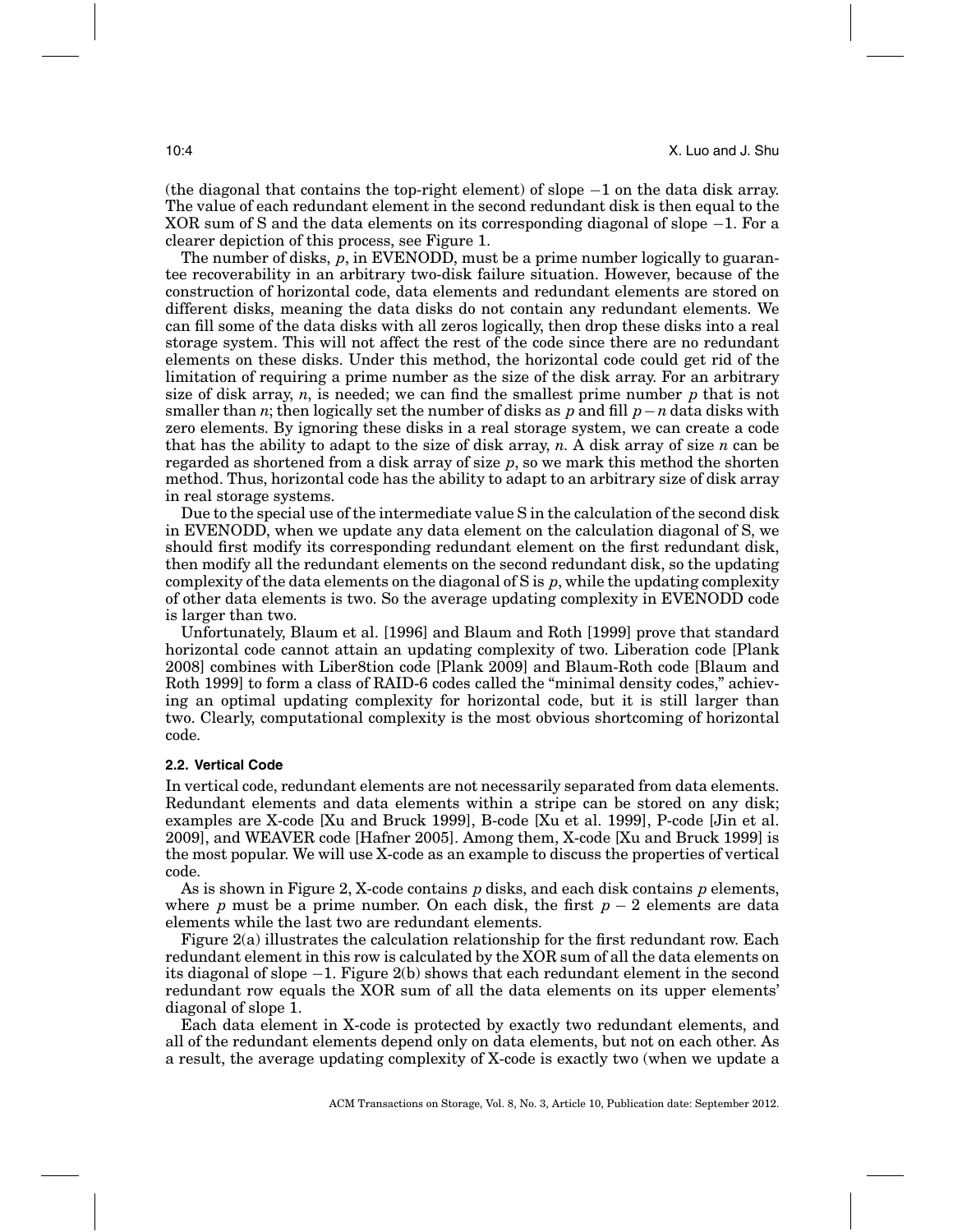

Fig. 2. X-code.

single data element in X-code, we need to modify its corresponding redundant element in the last two rows, each row with exactly one redundant element). This is the theoretically optimal updating complexity for erasure code with a fault tolerance of two. Moreover, the encoding and decoding complexity of X-code also attain the theoretical optimality.

The number of disks, *p*, in X-code should be a prime number, and other vertical codes in the literature all have similar limitations. However, the redundant elements in vertical code are spread across all the disks and they need to be consistent with their calculation diagonals; thus they cannot be set as zeros artificially. As a result, we cannot use the same "shorten" method as in horizontal code to make vertical code adapt to an arbitrary size of disk array. Furthermore, vertical code is difficult to extend to a higher fault tolerance code, since the redundant elements are allocated throughout all the disks.

# **3. MOTIVATION**

In this section, we will compare the two categories of RAID-6 code and point out the properties that our novel code needs to provide.

In mathematics, erasure code with a fault tolerance of two has a theoretical optimal updating complexity of two. Many vertical codes could attain this bound, but Blaum et al. [1996] and Blaum and Roth [1999] have proved that horizontal code cannot attain it. Since intensive I/Os are provided in large storage systems, data elements are frequently updated; the lack of encoding and updating efficiencies creates a bottleneck, preventing the implementation of horizontal code.

The size of disk array in vertical code must be a prime number, which may potentially waste space. Though horizontal code also has the limitation of requiring a prime number of disks logically, we can get rid of this limitation in practice by the "shorten" method to make it adapt to arbitrary size of disk array.

In addition, we can easily add disks to a horizontal code system. Since each data disk contains only data elements, adding a data disk to the code system can be simply regarded as an update for each data element on this disk. But for vertical code, adding new disks requires changing all the diagonals, which means all the redundant elements need to be recalculated.

Both categories of RAID-6 code have their own advantages and disadvantages. Computational complexity is the main shortcoming for horizontal code, but it has the ability to adapt to arbitrary size of disk array. In contrast, vertical code limits the size of disk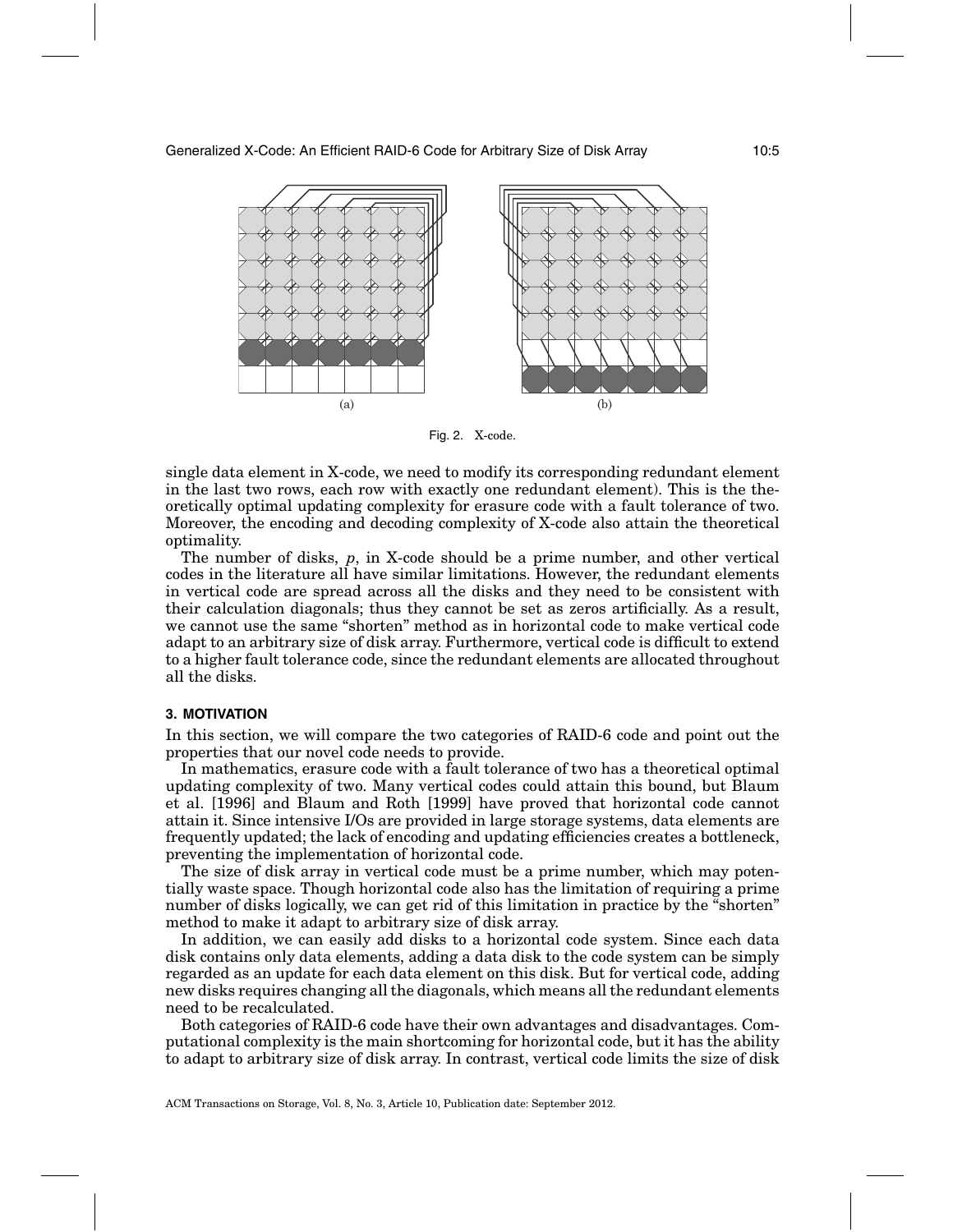

Fig. 3. Code construction after moving the redundant elements along their calculation diagonals in Xcode.

array to be a prime number, but its computational complexity often achieves theoretical optimality. Is there a code that could combine their advantages, that is, having both low computational complexity and the ability to adapt to arbitrary size of disk array? This is the motivation of our novel work.

# **4. GENERALIZED X-CODE**

X-code achieves optimal encoding and updating complexity, so one method to realize our proposed code is to change the arrangement of elements in X-code into horizontal code form, while keeping the calculation diagonals unchanged, to ensure that encoding and updating complexity do not rise.

In traditional horizontal code, redundant elements are allocated to two columns (two disks), but in X-code, the redundant elements are allocated to the last two rows (across all the disks). So we need to move the redundant elements in X-code onto two of the columns to realize our idea. To keep the original calculation relationships, we just move the redundant elements along their calculation diagonals. After these moves, the new structure is as shown in Figure 3.

As shown in Figure 3(a), we move the redundant elements that were originally in the first redundant row into the first column, to constitute the first redundant disk. Specifically, the second element originally in the first redundant row is moved to the left-down position since it is on the extension cords of its calculation diagonal of slope  $-1$ .

In a similar fashion, we move the redundant elements originally in the second redundant row into the last column to constitute the second redundant disk in Figure 3(b). We further move the originally last redundant element in the last column up to the penult position and create a new redundant element in the last position of the second redundant disk, which records the XOR sum of the elements on the calculation diagonal of the previous penult element in the second redundant row in X-code.

In these movements, we do not break the basic calculation diagonals, keeping the data elements in the first  $p-2$  rows with an updating complexity of two. However, a new problem arises: the data elements in the last two rows only relate to one redundant element, which means the failures of one of these data elements and its corresponding redundant element will lead to data loss. That is to say, after these movements, the code only provides a fault tolerance of one, but what we need is an erasure code that could tolerate failures on any two disks.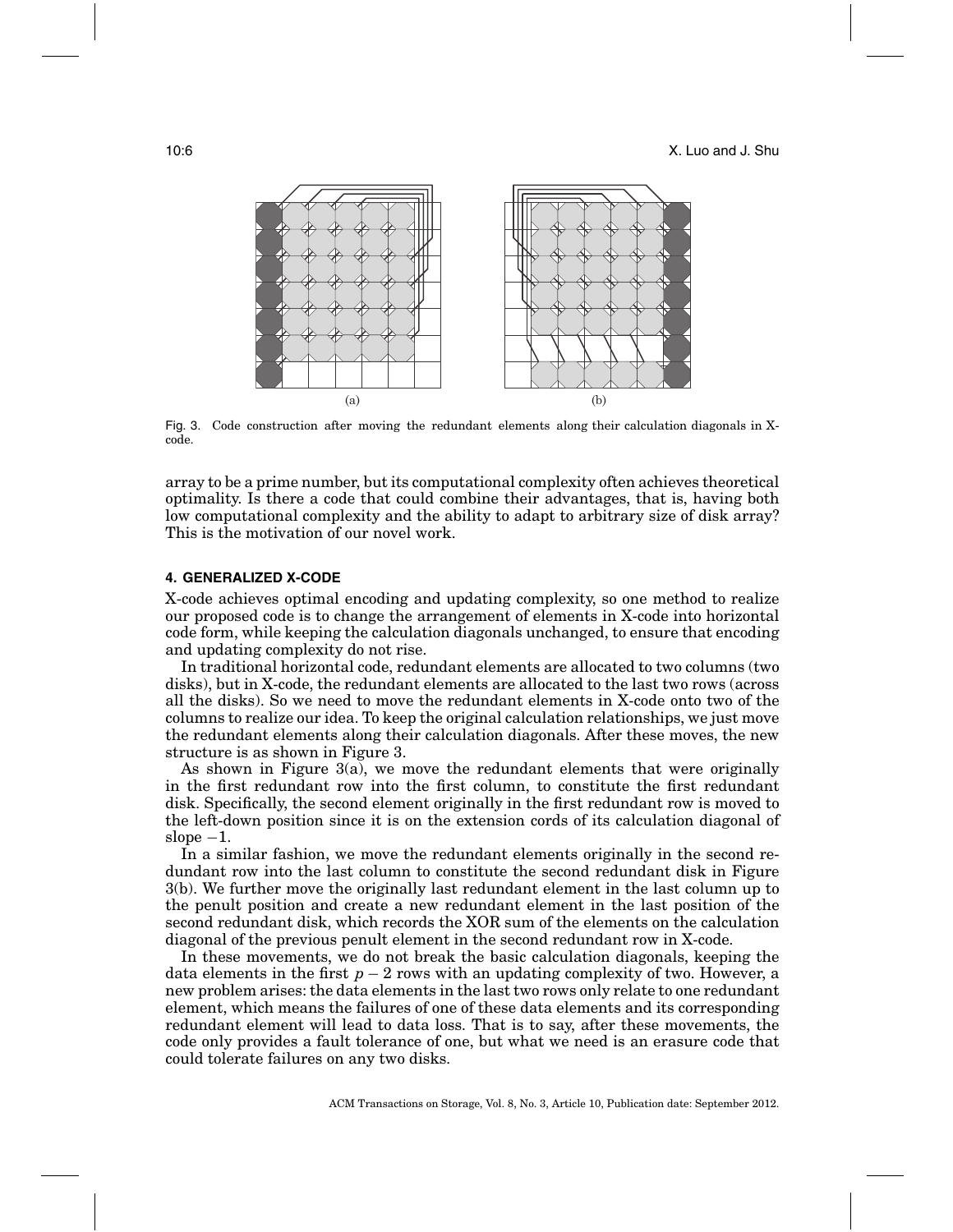

Fig. 4. Generalized X-code.

## **4.1. Encoding**

Our novel code is based on the previously illustrated movements, but we make slight modifications to the resulting code to bring it to a fault tolerance of two.

According to our analysis, each data element in the last two rows is related to only one redundant element, so in order to enable our code to provide a fault tolerance of two, we need other redundant elements to protect all these data elements. Unfortunately, classic horizontal code cannot achieve an updating complexity of two, as is proven by Blaum et al. [1996] and Blaum and Roth [1999], so adding new redundant elements or changing the calculation equations of some redundant elements on the redundant disks is useless. We must make some changes on the data disks.

An example of our novel code is proposed in Figure 4, where a column represents a disk. As the elements marked with "sr" are shown in Figure 4, we replace a data element with a redundant element in each of the last two rows. The value of this redundant element is equal to the XOR sum of all the data elements in its row. We call these two elements the "special-redundant" (sr) elements. In addition, since our novel erasure code is generalized from X-code, we call it "generalized X-code."

We describe the systematic construction of generalized X-code in mathematical language in the following.

We assume there are *p* disks in generalized X-code, where the 0*th* disk and the (*p*−1)*th* disk are redundant disks containing only redundant elements. The other *p* − 2 disks, indexed from 1 to  $p - 2$ , are data disks containing data elements and two "specialredundant" elements. In addition, each disk contains *p* elements. More importantly, *p* should be a prime number logically. This requirement is very important to ensure recoverability in arbitrary two-disk failures. However, we could get rid of this limitation in real storage systems, as will be discussed in Section 5.5.

*Definition.* Consider a  $p \times p$  disk array, where p should be a prime number, we define the element  $a_{i,j}$  ( $0 \le i < p, 0 \le j < p$ ) as the *j*<sup>th</sup> element on the *i*<sup>th</sup> disk in the disk array.

In the following description, we use the standard mathematical notation  $\langle x \rangle$ <sup>t</sup> to represent the remainder when *x* is divided by *y*. That is to say,  $\langle x \rangle_y = z$  if and only if  $x \equiv z \pmod{y}$  ( $0 \le z < y$ ). For example,  $\langle 5 \rangle_3 = 2$  and  $\langle -1 \rangle_5 = 4$ . In addition, we use the mathematical notation  $\bigoplus$  to represent the XOR operation.

In order to conveniently describe the calculation formulas of redundant elements in the first redundant disk and the special-redundant element in the penult row, we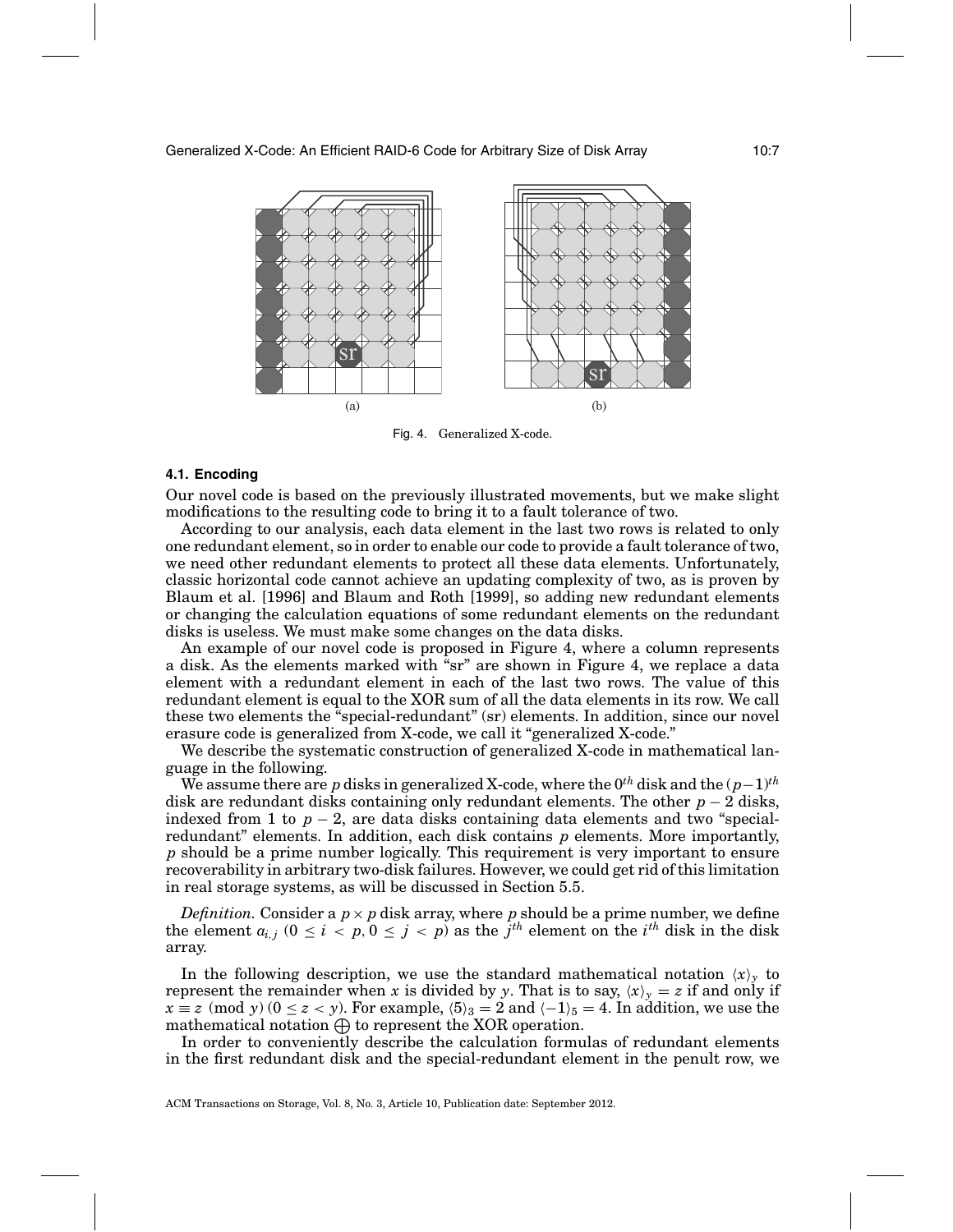use  $b_{i,j}$  (0 < *i* < *p* − 1, 0 ≤ *j* < *p*) to represent the *j*<sup>th</sup> data element on the *i*<sup>th</sup> disks in Figure 4(a). The special-redundant element in the penult row will be regarded as zero in the array  ${b_{i,j}}$ , and all the elements in the last row of data disks will also be regarded as zeros in the array  ${b_{i,j}}$ . That is,

$$
\begin{array}{l} b_{i,j}=a_{i,j} \quad (0 < i < p-1, 0 \leq j < p-2), \\ b_{i,p-2}=a_{i,p-2} \quad (0 < i < p-1, i \neq \frac{p-1}{2}), \\ b_{\frac{p-1}{2},p-2}=0, \\ b_{i,p-1}=0 \quad (0 < i < p-1). \end{array}
$$

With  ${b_{i,i}}$ , the calculation formula for the first redundant disk can be expressed as follows.

$$
a_{0,j}=\bigoplus_{i=1}^{p-2}b_{i,\langle j-i\rangle_p}\quad (0\leq j
$$

The special-redundant in the penult row can be expressed as

$$
a_{\frac{p-1}{2},p-2}=\bigoplus_{i=1}^{p-2}b_{i,p-2}.
$$

In a similar fashion, in order to conveniently describe the calculation formulas of redundant elements in the second redundant disk and the special-redundant element in the last row, we use  $c_{i,j}$  ( $0 < i < p-1, 0 \le j < p$ ) to represent the *j*<sup>th</sup> data element on the *ith* disks in Figure 4(b). The special-redundant element in the last row and all the elements in the penult row of data disks will be regarded as zeros, finally, the last two rows will exchange with each other in array  ${c_{i,j}}$ . That is,

$$
\begin{array}{ll}c_{i,j}=a_{i,j} & (0 < i < p-1, 0 \leq j < p-2),\\c_{i,p-2}=a_{i,p-1} & (0 < i < p-1, i \neq \frac{p-1}{2}),\\c_{\frac{p-1}{2},p-2}=0, &\\c_{i,p-1}=0 & (0 < i < p-1).\end{array}
$$

With  ${c_{i,j}}$ , the formula for the second redundant disk can be expressed as follows.

$$
a_{p-1,j} = \bigoplus_{i=1}^{p-2} c_{i, \langle j+i+1 \rangle_p} \quad (0 \leq j < p).
$$

In addition, the special-redundant in the last row can be expressed as

$$
a_{\frac{p-1}{2},p-1}=\bigoplus_{i=1}^{p-2}c_{i,p-2}.
$$

# **4.2. Decoding**

The generalized X-code defined in the preceding provides a fault tolerance of two, which means this code could recover all the failed elements from arbitrary two-disk failures. In this section, we will enumerate all of the possible failure situations and provide the corresponding decoding strategies to verify this property.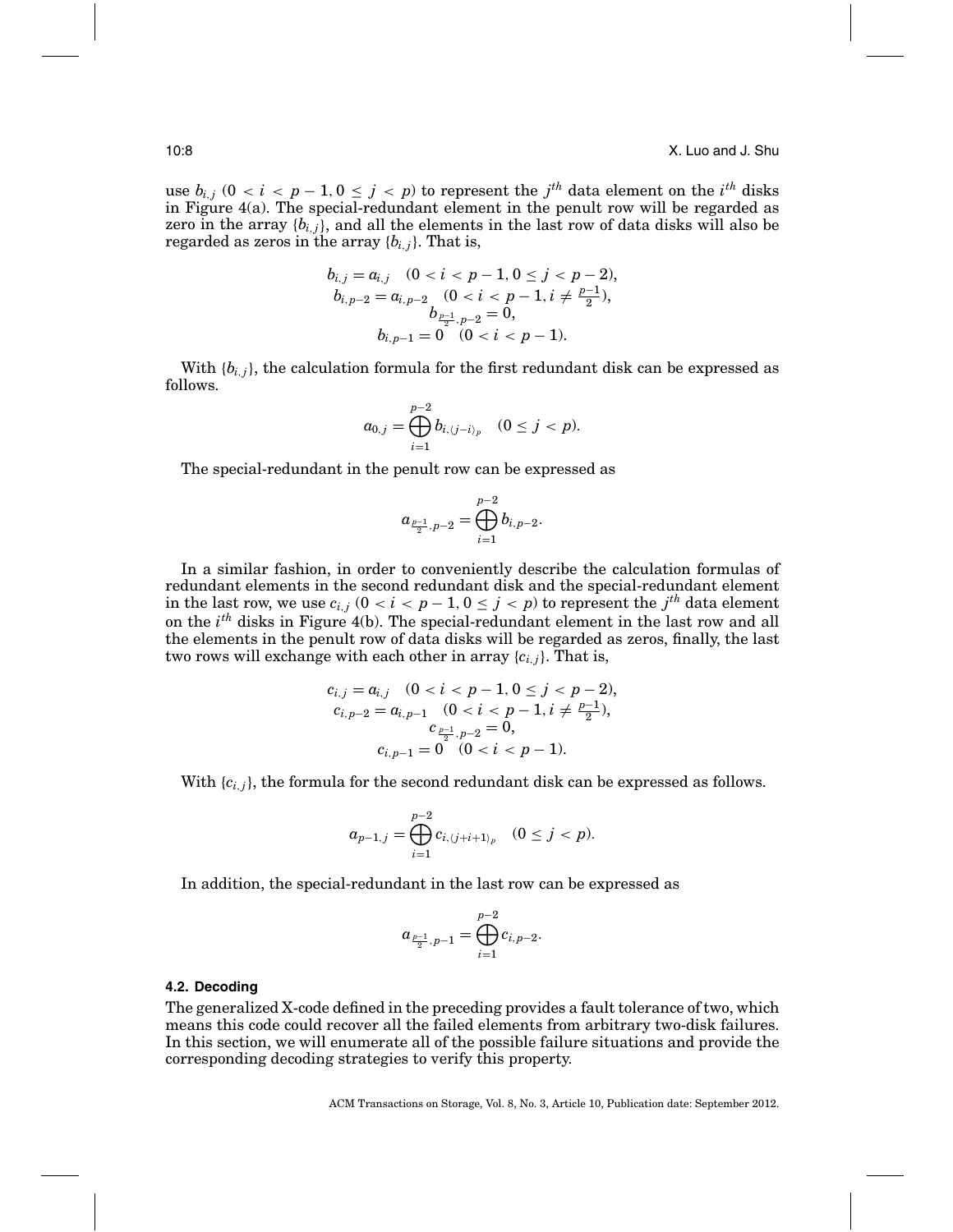Without loss of generality, we assume the disks *i* and  $j$  ( $0 \le i \le j \le p$ ) fail. We have three different failure situations to enumerate and verify their recoverability.

 $i = 0$  and  $j = p - 1$ . This means the two failed disks are exactly the two redundant disks; thus no data elements have been lost. We can simply use the encoding process to reconstruct these failed disks.

 $i = 0$  and  $0 < j < p - 1$ . In this case, one redundant disk and one data disk fail. We use the other intact redundant disk to help recover the lost elements.

As is shown in Figure 4(b), we can ignore disk 0. The data elements in the first *p*− 2 rows on disk *j* are obviously related to different redundant elements on disk *p*−1. That is to say, each data element in the first *p*−2 rows on disk *j* is the only failed element in its corresponding calculation diagonal of slope 1, so we can recover it by calculating the XOR sum of all the other elements on its corresponding calculation diagonal of slope 1 in Figure 4(b). Then, as all the other elements in the last two rows are available, we can recover the last two elements in disk *j* by calculating the XOR sum of all the other elements in each of the last two rows thanks to the calculation formulas of the special-redundant elements, no matter they are the exact special-redundant elements or other data elements. Finally, we can recover the elements on the first redundant disk by their encoding formulas.

In the same light, this decoding strategy can also be applied to the failure situation where  $0 < i < p - 1$  and  $j = p - 1$ .

 $0 < i < j < p-1$ . This is the main situation. Both failed disks are data disks. In Figure 4(a), each data disk has at most  $p-1$  elements affecting the first redundant disk. The same is true for the second redundant disk in Figure 4(b). However, there are *p* diagonals in each figure. As a result, for each data disk, there is at least one diagonal that does not cross it. It is not hard to deduce that the  $(x - 1)$ <sup>th</sup> diagonal from the top does not cross disk  $x$  in Figure 4(a) and the  $(x + 1)^{th}$  diagonal from bottom does not cross disk *x* in Figure 4(b).

In Figure 4(a), since the  $(i − 1)<sup>th</sup>$  diagonal of slope  $-1$  does not cross disk *i*, there is only one data element lost on the  $(i - 1)^{th}$  diagonal of  $-1$ , that is  $a_{i,(i-i-1)_n}$ , so this data element can be easily recovered by the XOR sum of all the other elements on this diagonal. After this data element has been recovered, there is only one data element on its diagonal of slope 1 in Figure 4(b) left to be recovered, so we can recover  $a_{i,(2(i-j)-1)p}$ as well. We then return to Figure 4(a) and continue the recovery process, until the row coordinate reaches  $p-1$  or  $p-2$  (there is no element on row  $p-1$  that crosses any calculation diagonal in Figure  $4(a)$  and no element on row  $p-2$  that crosses any calculation diagonal in Figure 4(b)). Thus, we can get a recovery chain.

Similarly, in Figure 4(a), the  $(j-1)$ <sup>th</sup> diagonal of slope  $-1$  does not cross any element on the (*j*−1)*th* disk. And in Figure 4(b), the (*i*+1)*th* diagonal of slope 1 does not cross any element on the *i*<sup>th</sup> disk, nor does the  $(j + 1)$ <sup>th</sup> diagonal of slope 1 for the *j*<sup>th</sup> disk. So, we can get four recovery chains, and their corresponding recovery sets can be represented as:

$$
A_0 = \{a_{i,\langle 2k(i-j)-1\rangle_p}, a_{j,\langle (2k-1)(i-j)-1\rangle_p}, k = 1, 2, \ldots\},\\ A_1 = \{a_{i,\langle (2k-1)(j-i)-1\rangle_p}, a_{j,\langle 2k(j-i)-1\rangle_p}, k = 1, 2, \ldots\},\\ B_0 = \{a_{i,\langle 2k(j-i)-1\rangle_p}, a_{j,\langle (2k-1)(j-i)-1\rangle_p}, k = 1, 2, \ldots\},\\ B_1 = \{a_{i,\langle (2k-1)(i-j)-1\rangle_p}, a_{j,\langle 2k(i-j)-1\rangle_p}, k = 1, 2, \ldots\}.
$$

As is shown in Figure 5, we provide an example of decoding steps for better understanding of the retrieval chains. We assume disks 1 and 2 are failed in this example. The recovery chains of sets  $A_0$  and  $A_1$  are shown in Figure 5(a), while those of sets  $B_0$  and  $B_1$  are shown in Figure 5(b). As is shown in Figure 5, combining these four

ACM Transactions on Storage, Vol. 8, No. 3, Article 10, Publication date: September 2012.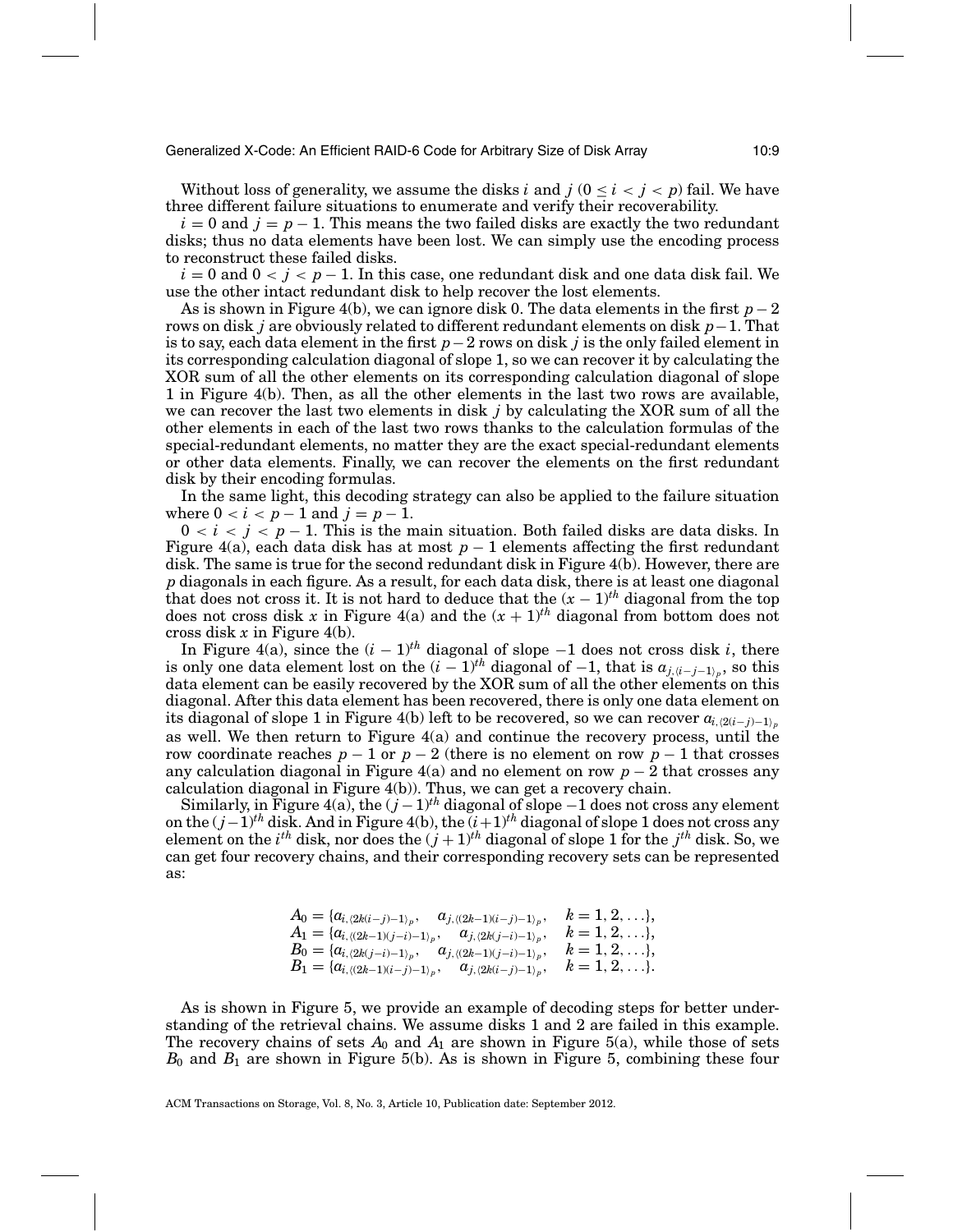

Fig. 5. An example of the recovery chains.

recovery chains, we can recover all the failed elements. In the following, we prove that the four recovery chains always cover all the failed elements for any specific *i* and *j*.

We can easily combine the four recovery sets into two sets:

$$
C=\{a_{i,\langle t(j-i)-1\rangle_p}\},\,
$$

and

$$
D=\{a_{j,\langle t(j-i)-1\rangle_p}\}.
$$

Because there is only one calculation diagonal that crosses each element in the last two rows, we start each recovery chain from row  $p-1$ , and end it at row  $p-2$ . Thus the domain for *t* in these two sets is determined by the following congruence equation, which represents the situation in which the row coordinate reaches  $p-2$ .

$$
t(j-i)-1 \equiv p-2 \pmod{p}.
$$

Because  $0 < i < j < p-1$ , it is easy to deduce  $0 < j-i < p-1$ . Since t can be either negative or positive, it can be represented as

$$
t_1(j-i) \equiv 1 \pmod{p} \quad (t_1 > 0),
$$

or

$$
t_2(j-i) \equiv p-1 \pmod{p} \quad (t_2 > 0).
$$

If we add the two congruence equations together, we will get

$$
(t_1 + t_2)(j - i) \equiv 0 \pmod{p}.
$$

Because *p* is a prime number and  $0 < j - i < p - 1$ , we can conclude that  $t_1 + t_2$ should be a multiple of *p*.

In either set *C* or *D*, if two of the elements are equal to each other, there exist certain *q*<sup>1</sup> and *q*<sup>2</sup> that satisfy the following congruence equation.

$$
q_1(j - i) - 1 \equiv q_2(j - i) - 1 \pmod{p}.
$$

Since  $0 < j - i < p - 1$ , and *p* is a prime number, we will get

$$
q_1 \equiv q_2 \pmod{p}.
$$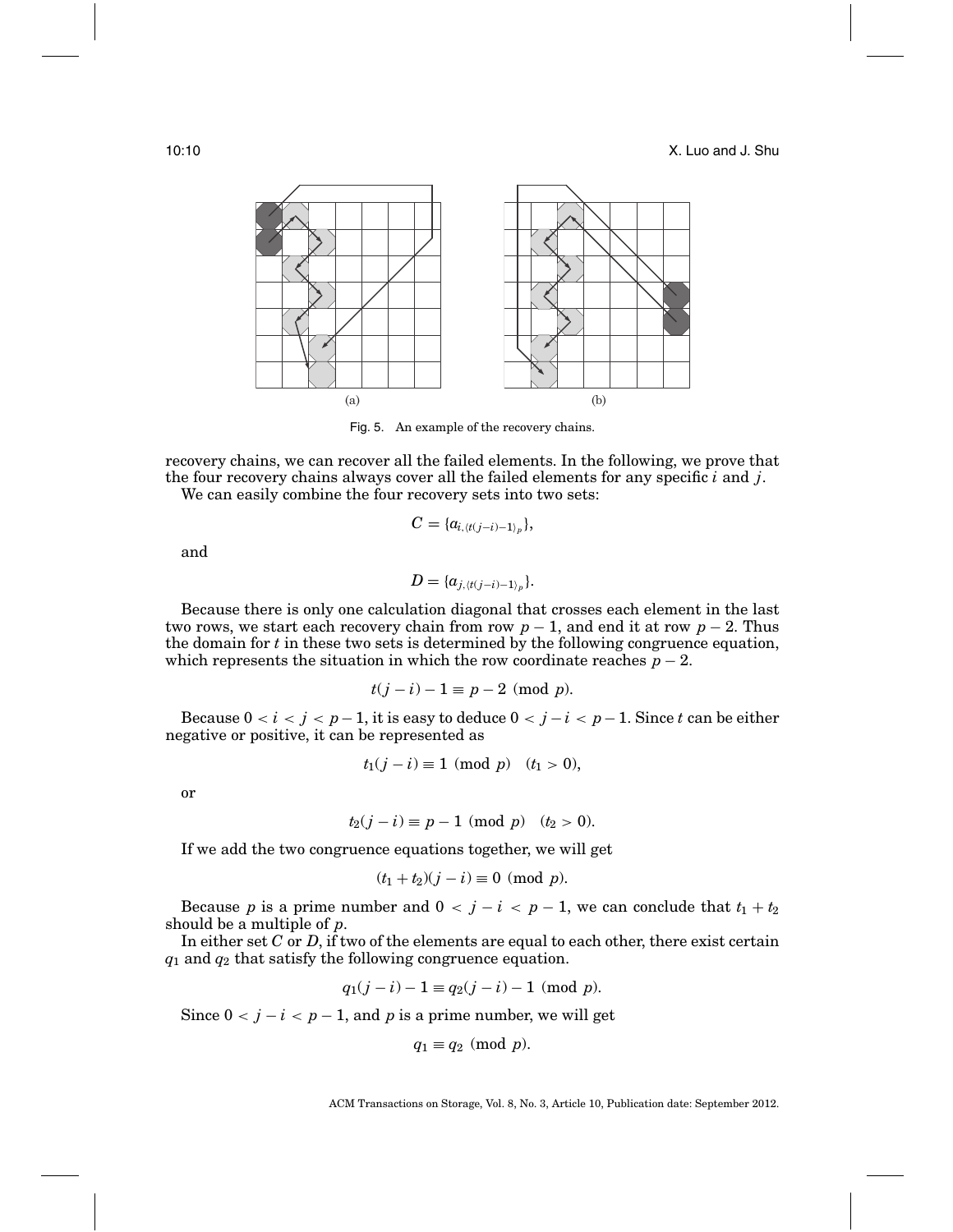Generalized X-Code: An Efficient RAID-6 Code for Arbitrary Size of Disk Array 10:11

From all of these analyses, we know that either *C* or *D* has *p* different elements, which are:

$$
C=\{a_{i,r},\quad 0\leq r
$$

and

$$
D=\{a_{i,r},\quad 0\leq r
$$

From the mathematical analysis, these four recovery chains travel through all of the elements in the two failed disks, so we can recover all the data elements on disk *i* and disk *j*.

When neither disk *i* nor disk *j* contains a special-redundant element, the decoding process is finished. However, if one of them is exactly the  $(\frac{p-1}{2})^{th}$  disk, we need to recover the two special-redundant elements. Since all the data elements in the last two rows are available after the previous recover process, it is an easy job to recover the two special-redundant elements via their calculation formulas.

*Single-disk failure.* If the failed disk is one of the redundant disks, no data is lost and we can recover it by its encoding formula. If the failed disk is one of the data disks, since there is no diagonal that crosses the same disk twice, as seen in Figure 4(a) or Figure 4(b), we can recover the first  $p-2$  elements in the failed disk by their corresponding calculation diagonals in either Figure  $4(a)$  or Figure  $4(b)$ . Then we can use the calculation formulas for the special-redundant elements to recover the last two elements in the failed disk.

By enumerating all the failure situations, we prove that we can always find a decoding strategy for any of them. So we have proved that generalized X-code provide a fault tolerance of two.

## **5. PERFORMANCE AND PROPERTY ANALYSIS**

#### **5.1. Evaluation Principles**

We only provide the RAID-4-like [Chen et al. 1994] architecture of our generalized X-code in a stripe in this article, but it is synonymous with the relationships between RAID-4 and RAID-5, the mappings of logical disks to practical disks are rotated from stripe to stripe in real storage systems.

Multiple stacks are implemented in real storage systems; each stack contains all different possible mappings from logical disks to practical disks, which means the loss of any two physical disks covers all combinations of failures of two logical disks in one stripe. We can logically regard all the disks in RAID-6 as having the same opportunity to be updated on their elements and the same possibility of failing. With these assumptions, we can do the measurements in the following evaluations by rigorous counting and averaging on a single stripe [Hafner et al. 2004].

In the following figures, all the numbers are generated by rigorous mathematics derivations; we use the same size of data disk array to compare generalized X-code with other RAID-6 codes to ensure the fairness of comparisons in the performance metrics.

We have different mappings from logical disks to practical disks in a stack, so the two redundant logical disks in a stripe will be mapped to different practical disks with equal possibilities. This rotation of the redundant elements in practice in RAID-6 naturally avoids bottleneck effects when repeated write operations are performed; either in the encoding or the updating process. Each disk has equal possibility that it contains the elements to be modified and the corresponding redundant elements to be updated, so we can naturally get load-balance.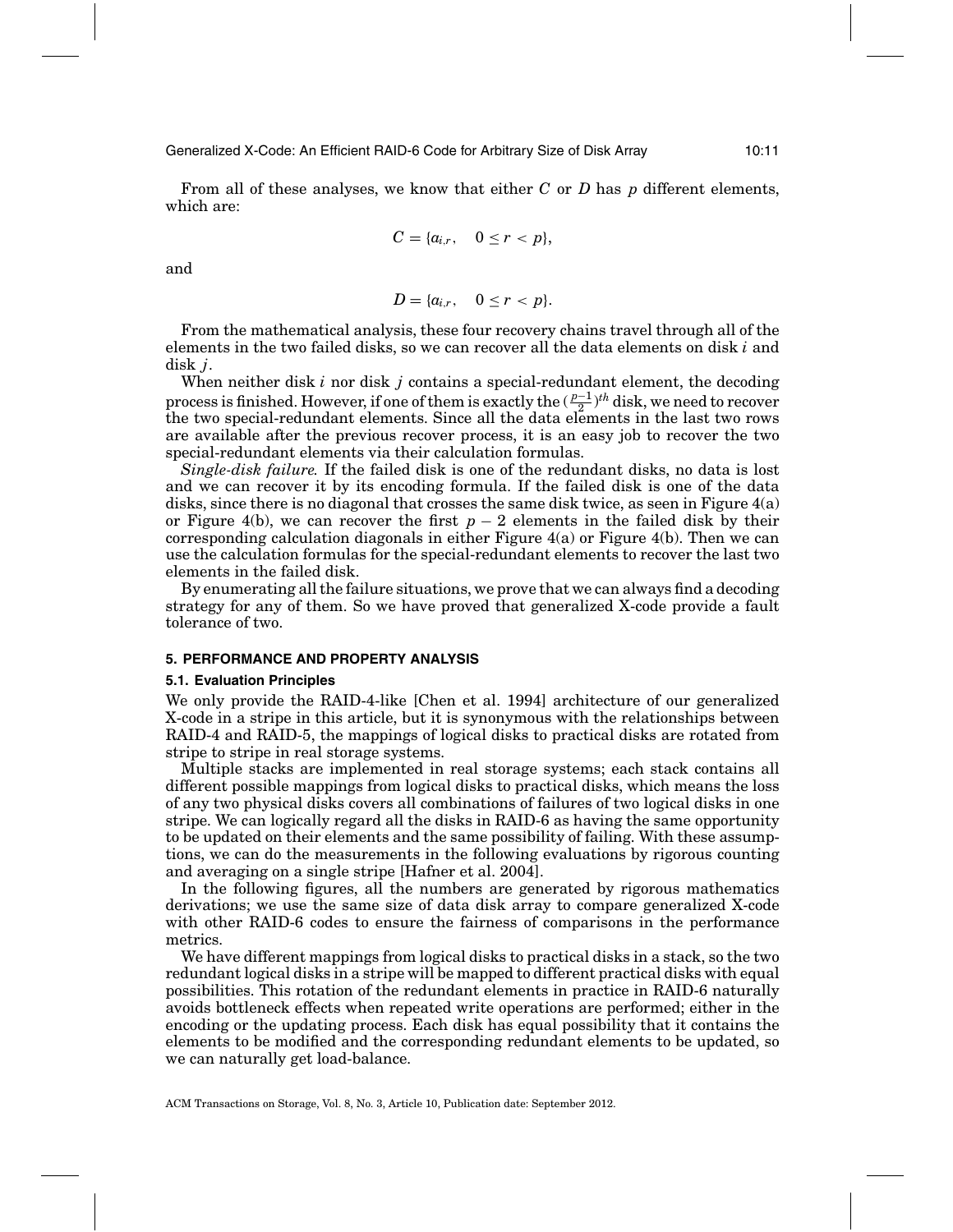

Fig. 6. Comparison of encoding complexity for RAID-6 codes.

## **5.2. Encoding Complexity**

We use the average number of XORs in calculating a single redundant element as the metric to measure the encoding complexity. This includes both the elements on the redundant disks and the special-redundant elements.

Since the optimal number of XORs can be easily generated from a specific number of data elements and redundant elements in RAID-6, we can normalize the results by dividing the average number of XORs by its corresponding optimal number of XORs to achieve a better metric for encoding complexity comparison. Obviously, through this normalization, the optimal value becomes one. The factors over the optimal average number of XORs for calculating a single redundant element are illustrated in Figure 6 to compare the encoding complexity of RAID-6 codes.

Generalized X-code achieves theoreticaly optimal encoding complexity for arbitrary size of data disk array, as is shown in Figure 6. It is because each data element in generalized X-code is related to exactly two redundant elements, and the redundant elements depend only on data elements but not on each other. It is easy to see that, besides generalized X-code, no other horizontal RAID-6 code achieves consistent optimal encoding complexity in all possible sizes of data disk array, which is also proved by Blaum et al. [1996] and Blaum and Roth [1999]. X-code, by contrast, achieves optimal encoding complexity only in some specific size of disk array.

In large storage systems, intensive I/Os are required. So the encoding complexity greatly affects the response time in large writes while updating complexity is the key factor for the response time in small writes.

#### **5.3. Updating Complexity**

We measure the updating complexity as the average number of redundant elements that need to be modified with the update of a single data element. The updating complexities of different RAID-6 codes are illustrated in Figure 7 for comparison.

As is shown in Figure 7, the updating complexity in either EVENODD code [Blaum et al. 1995] or RDP code [Corbett et al. 2004] increases with the size of disk array, reaching its upper-bound at three. Liberation code, the optimal horizontal code [Plank 2008], greatly improves the updating complexity of RAID-6 horizontal code but it still cannot reach two.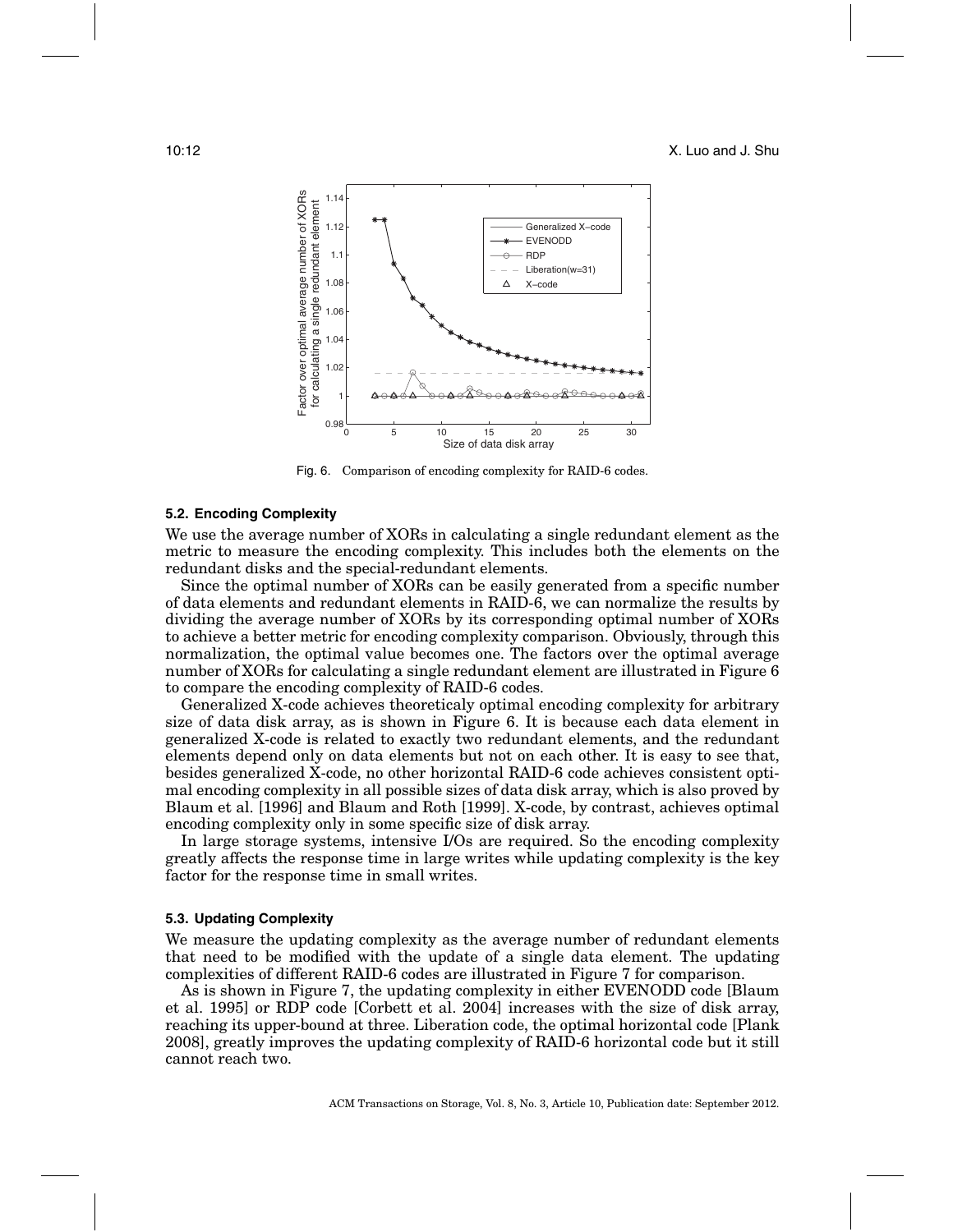

Fig. 7. Comparison of updating complexity for RAID-6 codes.

Each data element in the first *p*−2 rows in generalized X-code affects one redundant element in the first redundant disk and one redundant element in the second redundant disk. In addition, each data element in the penult row affects one redundant element in the first redundant disk and the special-redundant element in the same row (i.e.: *a*<sub>*p*<sup>−1</sup></sup>,*p*−2). Similarly, each data element in the last row is related to one redundant</sub> element in the second redundant disk and the special-redundant element in this row (i.e.:  $a_{\frac{p-1}{2},p-2}$ ). Moreover, all the redundant elements depend only on data elements, but not on each other. All in all, the update of any single data element in generalized X-code only requires two redundant elements to be modified; thus, the updating complexity of generalized X-code is two, which achieves the theoretical optimality.

#### **5.4. Decoding Complexity**

In this section, we enumerate all the possible combinations of two disk failures to analyze the decoding complexity. We use the average number of XORs needed to recover a single element as the metric to evaluate the decoding complexity. As with encoding, we can normalize the result by dividing it by its corresponding optimal number of XORs to obtain a clearer metric for decoding complexity comparison. The factors over the optimal average number of XORs needed to recover a single element are illustrated in Figure 8 to compare the decoding complexity for RAID-6 codes.

In general, RDP [Corbett et al. 2004] exhibits the best decoding complexity, and generalized X-code performs better than EVENODD [Blaum et al. 1995]. In addition, generalized X-code exhibits better decoding performance as the size of data disk array increases, approaching optimality.

Based on the characteristics of generalized X-code, different shorten strategies affect the decoding complexity. Since the special-redundant elements are not protected by the redundant disks, the diagonals that cross the special-redundant elements contain fewer elements than other diagonals; there are fewer XOR operations in the decoding process if we use these diagonals. As a result, the best strategy is to fill up all zeros to the data disks that are close to the middle disk (the disk that contains the specialredundant elements), and drop them in practice.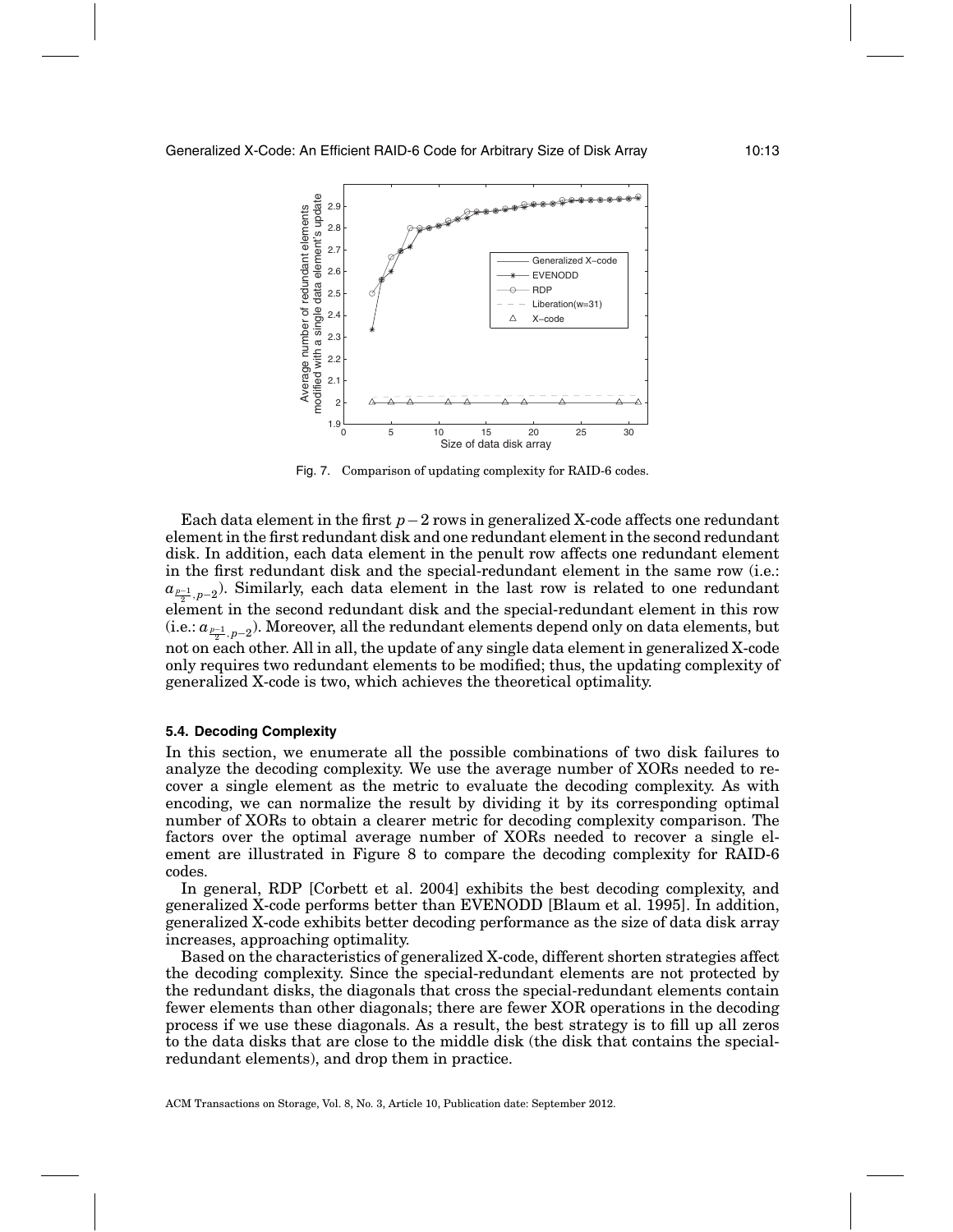

Fig. 8. Comparison of decoding complexity for RAID-6 codes.

### **5.5. Ability to Adapt to Arbitrary Size of Disk Array**

Vertical code also exhibits optimal performance on encoding, updating, and decoding complexities, but generalized X-code provides an advantage over the limitation of requiring a prime number size of disk array, which creates a bottleneck in vertical code.

In traditional vertical codes, redundant elements are spread across all the disks, so code systems cannot drop any disk. As a result, the size of disk array in vertical code must be a prime number to ensure recoverability in arbitrary two-disk failures.

In generalized X-code, we should keep the number of disks as a prime number logically to ensure the recoverability in arbitrary two-disk failures. But it is quite different from vertical code; the redundant elements in generalized X-code are only allocated on three disks. Therefore, we can logically set some of the data disks to contain data elements with only imaginary zeros, and drop them in real storage systems. This will not affect the rest of the code system since there are no redundant elements on these zero-disks. With this shorten method, generalized X-code has the ability to get rid of the limitation of requiring a prime number as the size of the disk array. For any disk array size, *n*, we can find the smallest prime number *p* that is not smaller than *n*, then logically set the number of disks as  $p$ , and fill  $p - n$  data disks with all zeros. By ignoring these disks in a real storage system, we can create a code system of size *n*. So the generalized X-code has the ability to adapt to arbitrary size of disk array.

More specifically, we can not only conveniently shorten the size of disk array but also easily add disks to the disk array. Adding a disk to the system can be regarded as putting an all-zero data disk into use, where we can treat this addition as an update to all the data elements on this disk, with just two extra XOR operations per element (because each data element is related to exactly two redundant elements in generalized X-code). This has a great advantage over vertical code, where adding new disks changes all the diagonals, requiring recalculation of all the redundant elements.

## **5.6. Generalize Horizontal Code to Attain an Updating Complexity of Two**

Generalized X-code is generalized from original vertical code to combine the advantages of both horizontal and vertical code. Conversely, a natural question would be whether we can modify some original horizontal codes to achieve the same effects.

The reason that EVENODD code [Blaum et al. 1995] cannot get an updating complexity of two is the use of S. When updating the data elements on the diagonal of S, we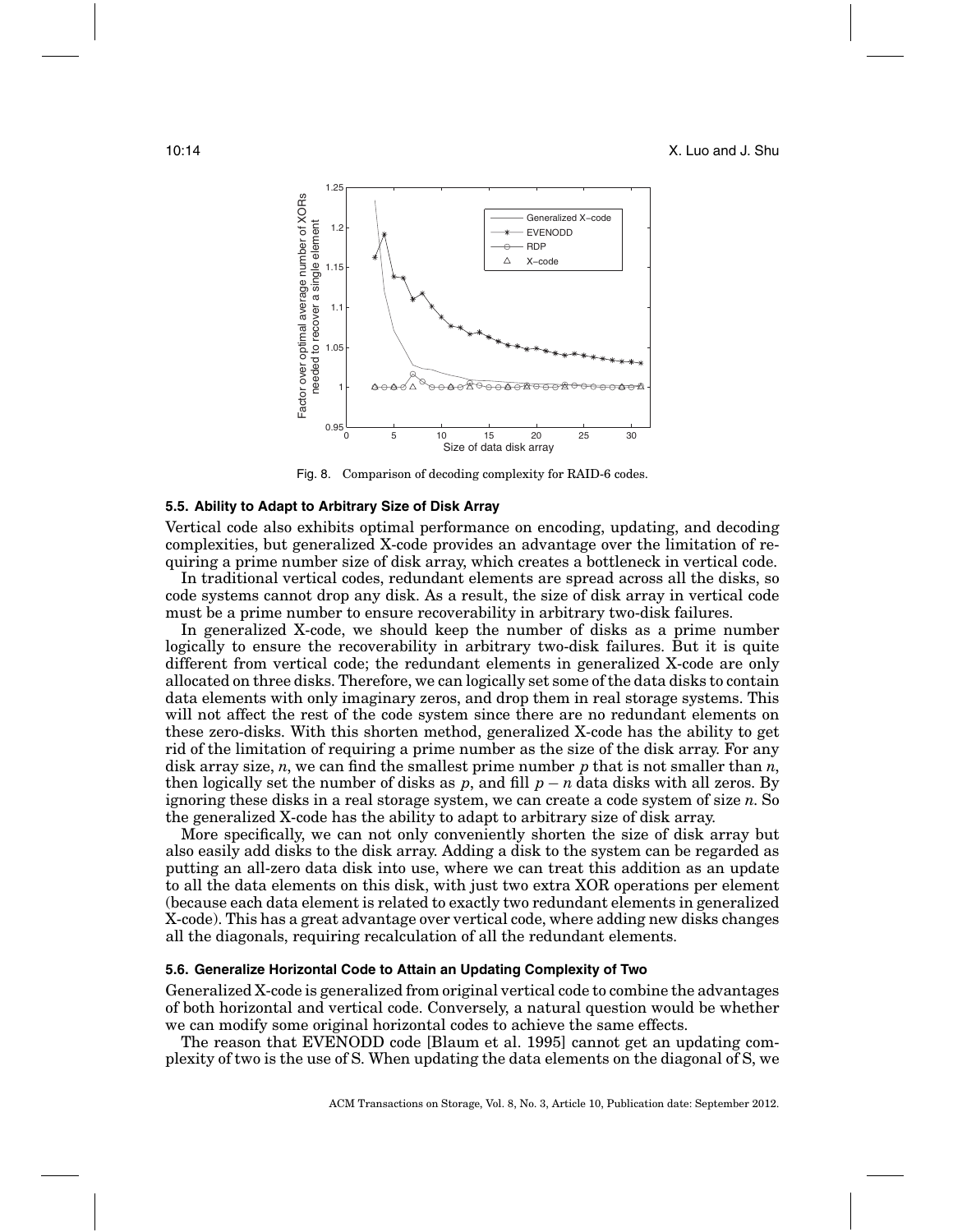

Fig. 9. Generalized EVENODD code.

need to modify all the redundant elements in the second redundant disk, thus increasing the average updating complexity. However, if we replace one of the data elements on the diagonal of S with a redundant element, the situation will change. As shown in Figure 9, we change the top-right data element into a redundant element to record the XOR sum of other data elements on its diagonal of slope −1. In addition, we do not include this element for the calculation of the first element in the first redundant disk. Under this change, the value of each redundant element on the second redundant disk is exactly equal to the XOR sum of the data elements on its corresponding diagonal of slope −1, no longer including S.

With these modifications, the new generalized EVENODD code achieves optimal encoding and updating complexity and keeps its original ability to adapt to arbitrary size of disk array as well. The generalized EVENODD code's ability to provide a fault tolerance of two can be easily verified. This method of generalizing horizontal code to achieve optimal encoding and updating complexity and simultaneously keep its original ability to adapt to arbitrary size of disk array as well, can be used on most of the horizontal codes, such as RDP code [Corbett et al. 2004].

## **6. CONCLUSIONS AND FUTURE WORK**

In this article, we have proposed a novel efficient RAID-6 code, termed generalized X-code, for arbitrary size of disk array. We move the redundant elements along their calculation diagonals in X-code to keep their original calculation relationships and change two data elements into redundant elements to ensure that the code provides a fault tolerance of two. With these operations, we obtain our novel RAID-6 code, generalized X-code. The new code achieves optimal encoding and updating complexity and low decoding complexity, as well as the ability to adapt to arbitrary size of disk array. We have further proposed a method to generalize horizontal code to achieve optimal encoding and updating complexity while keeping its original ability to adapt to arbitrary size of disk array.

The main deficiency of the generalized X-code is its storage efficiency. Generalized X-code is not strict MDS (maximum distance separable) code, but since we have only changed one (in generalized EVENODD code) or two (in generalized X-code code) data elements into redundant elements from MDS code, there is little impact on storage efficiency compared with MDS code. It has been previously proven that MDS horizontal code cannot attain an updating complexity of two [Blaum et al. 1996; Blaum and Roth 1999]; however, it has not yet been proven whether MDS vertical code could break the